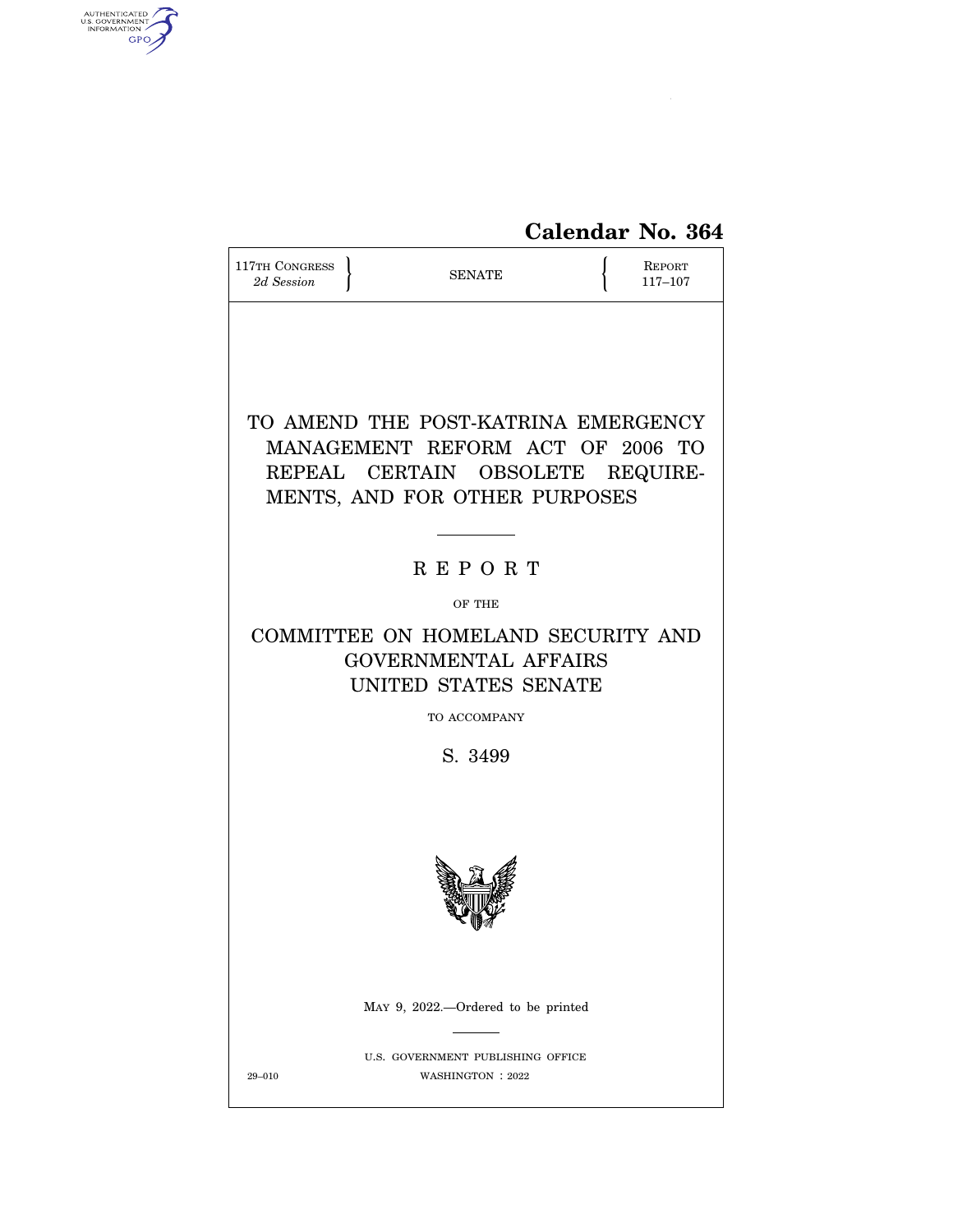#### COMMITTEE ON HOMELAND SECURITY AND GOVERNMENTAL AFFAIRS

THOMAS R. CARPER, Delaware MAGGIE HASSAN, New Hampshire KYRSTEN SINEMA, Arizona JACKY ROSEN, Nevada ALEX PADILLA, California JON OSSOFF, Georgia

GARY C. PETERS, Michigan, *Chairman*  ROB PORTMAN, Ohio RON JOHNSON, Wisconsin RAND PAUL, Kentucky JAMES LANKFORD, Oklahoma MITT ROMNEY, Utah RICK SCOTT, Florida JOSH HAWLEY, Missouri

DAVID M. WEINBERG, *Staff Director*  ZACHARY I. SCHRAM, *Chief Counsel*  MICHELLE M. BENECKE, *Senior Counsel*  TIFFANY ANN SHUJATH, *U.S. Department of Homeland Security Detailee*  PAMELA THIESSEN, *Minority Staff Director*  SAM J. MULOPULOS, *Minority Deputy Staff Director*  JEREMY H. HAYES, *Minority Senior Professional Staff Member*  LAURA W. KILBRIDE, *Chief Clerk*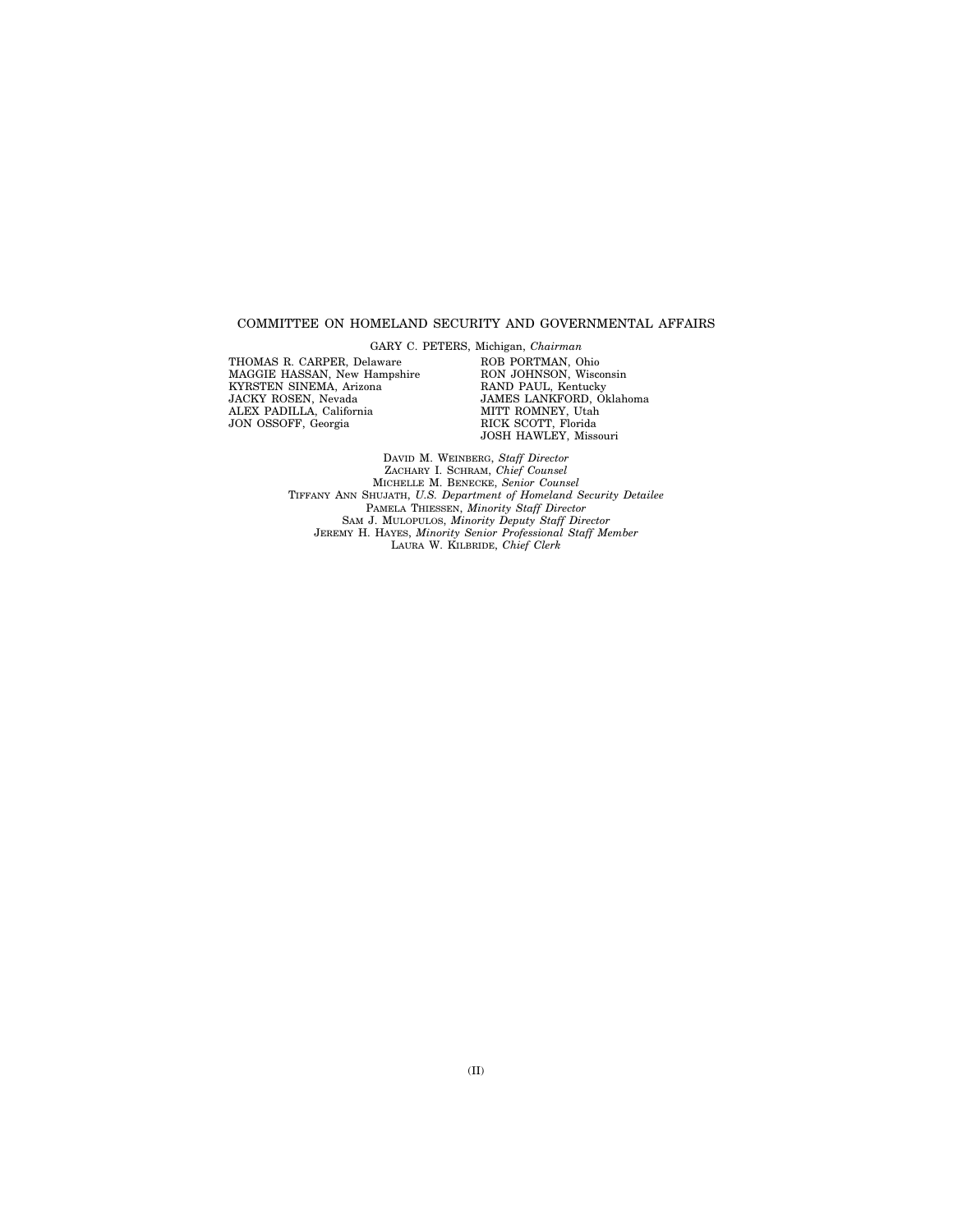| <b>Calendar No. 364</b> |  |  |
|-------------------------|--|--|
|-------------------------|--|--|

Page

| 117TH Congress |               | <b>REPORT</b> |
|----------------|---------------|---------------|
| 2d Session     | <b>SENATE</b> | 117–107       |

TO AMEND THE POST-KATRINA EMERGENCY MANAGE-MENT REFORM ACT OF 2006 TO REPEAL CERTAIN OB-SOLETE REQUIREMENTS, AND FOR OTHER PURPOSES

MAY 9, 2022.—Ordered to be printed

Mr. PETERS, from the Committee on Homeland Security and Governmental Affairs, submitted the following

## R E P O R T

#### [To accompany S. 3499]

#### [Including cost estimate of the Congressional Budget Office]

The Committee on Homeland Security and Governmental Affairs, to which was referred the bill (S. 3499) to amend the Post-Katrina Emergency Management Reform Act of 2006 to repeal certain obsolete requirements, and for other purposes, having considered the same, reports favorably thereon without amendment and recommends that the bill do pass.

#### **CONTENTS**

|  | ---- |
|--|------|
|  |      |
|  |      |
|  |      |
|  |      |
|  |      |
|  |      |
|  |      |

## I. PURPOSE AND SUMMARY

S. 3499 repeals Section 692 of the Post-Katrina Emergency Management Reform Act of 2006 (PKEMRA) to conform with government-wide requirements. Section 692 of PKEMRA placed a limitation on certain Department of Homeland Security (DHS) emergency response and recovery contracts to prevent excessive subcontracting. Subsequently, a provision in the Duncan Hunter National Defense Authorization Act for Fiscal Year 2009 resulted in govern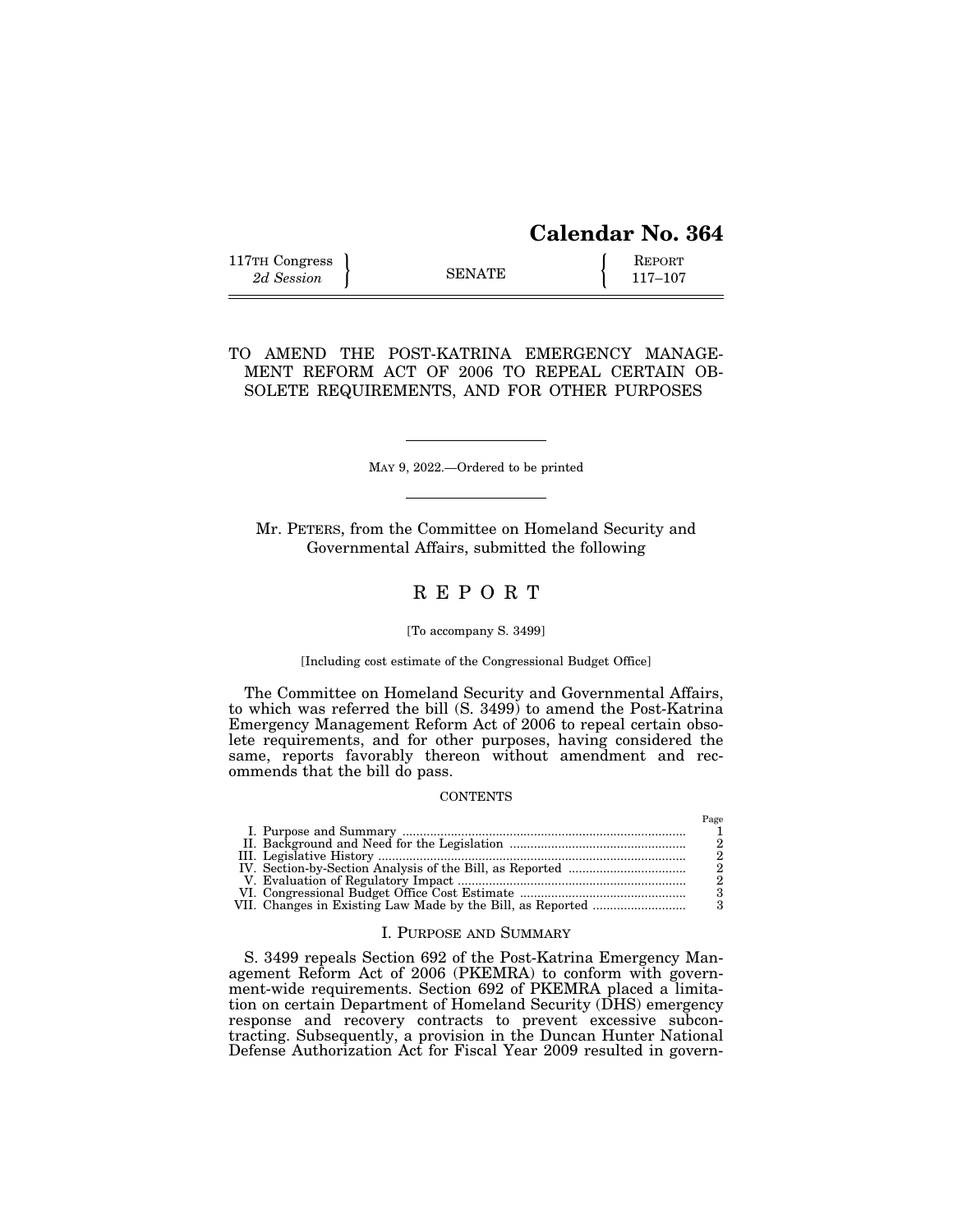ment-wide changes to the Federal Acquisition Regulation to prevent excessive subcontracting, making Section 692 unnecessary.

### II. BACKGROUND AND NEED FOR THE LEGISLATION

Section 692 of PKEMRA required DHS to preclude the use of subcontracts for more than 65% of the cost of certain emergency response and recovery contracts, to prevent excessive subcontracting.1 However, Section 866 of the Duncan Hunter National Defense Authorization Act for Fiscal Year 2009 directed the Federal Acquisition Regulatory Council to institute a government-wide limitation to prevent excessive subcontracting, which is 70% of contract cost.2 This change put the DHS-specific requirements in conflict with government-wide rules.

The Committee on Homeland Security and Governmental Affairs recognized in 2012 that Section 692 was rendered obsolete with the issuance of these FAR changes when the Committee included repeal of this section in its reauthorization bill for DHS.3 However, the DHS reauthorization bill did not pass for other reasons. The repeal of Section 692 was taken up by the Committee again in the 116th Congress as S. 4165 and was reported favorably to the Senate in December 2020.4 Time ran out in the legislative session before this bill could be brought to a Senate vote.

#### III. LEGISLATIVE HISTORY

S. 3499 was introduced by Chairman Gary Peters (D–MI) on January 13, 2022, with Ranking Member Rob Portman (R–OH) as cosponsor. The bill was referred to the Committee on Homeland Security and Governmental Affairs.

The Committee considered S. 3499 at a business meeting on February 2, 2022. The bill was ordered reported favorably by voice vote *en bloc* with Senators Peters, Carper, Hassan, Sinema, Rosen, Padilla, Ossoff, Portman, Lankford, Scott, and Hawley present.

#### IV. SECTION-BY-SECTION ANALYSIS OF THE BILL, AS REPORTED

### *Section 1. Repeal of obsolete DHS contracting requirements*

This section repeals Section 692 of the Post-Katrina Emergency Management Reform Act of 2006 (6 U.S.C. 792).

#### V. EVALUATION OF REGULATORY IMPACT

Pursuant to the requirements of paragraph 11(b) of rule XXVI of the Standing Rules of the Senate, the Committee has considered the regulatory impact of this bill and determined that the bill will have no regulatory impact within the meaning of the rules. The Committee agrees with the Congressional Budget Office's (CBO) statement that the bill contains no intergovernmental or privatesector mandates as defined in the Unfunded Mandates Reform Act (UMRA) and would impose no costs on state, local, or tribal governments.

<sup>&</sup>lt;sup>1</sup> Pub. L. No. 109-295 (2006).

<sup>&</sup>lt;sup>2</sup> Duncan Hunter National Defense Authorization Act of 2009, Pub. L. 110–417 (2008).

<sup>3</sup>S. Rept. 112–249, Sec. 112.

<sup>4</sup>Senate Committee on Homeland Security and Governmental Affairs, *To Repeal Section 692 of the Post-Katrina Emergency Management Reform Act of 2006* (Dec. 14, 2020) (S. Rept. 116– 320).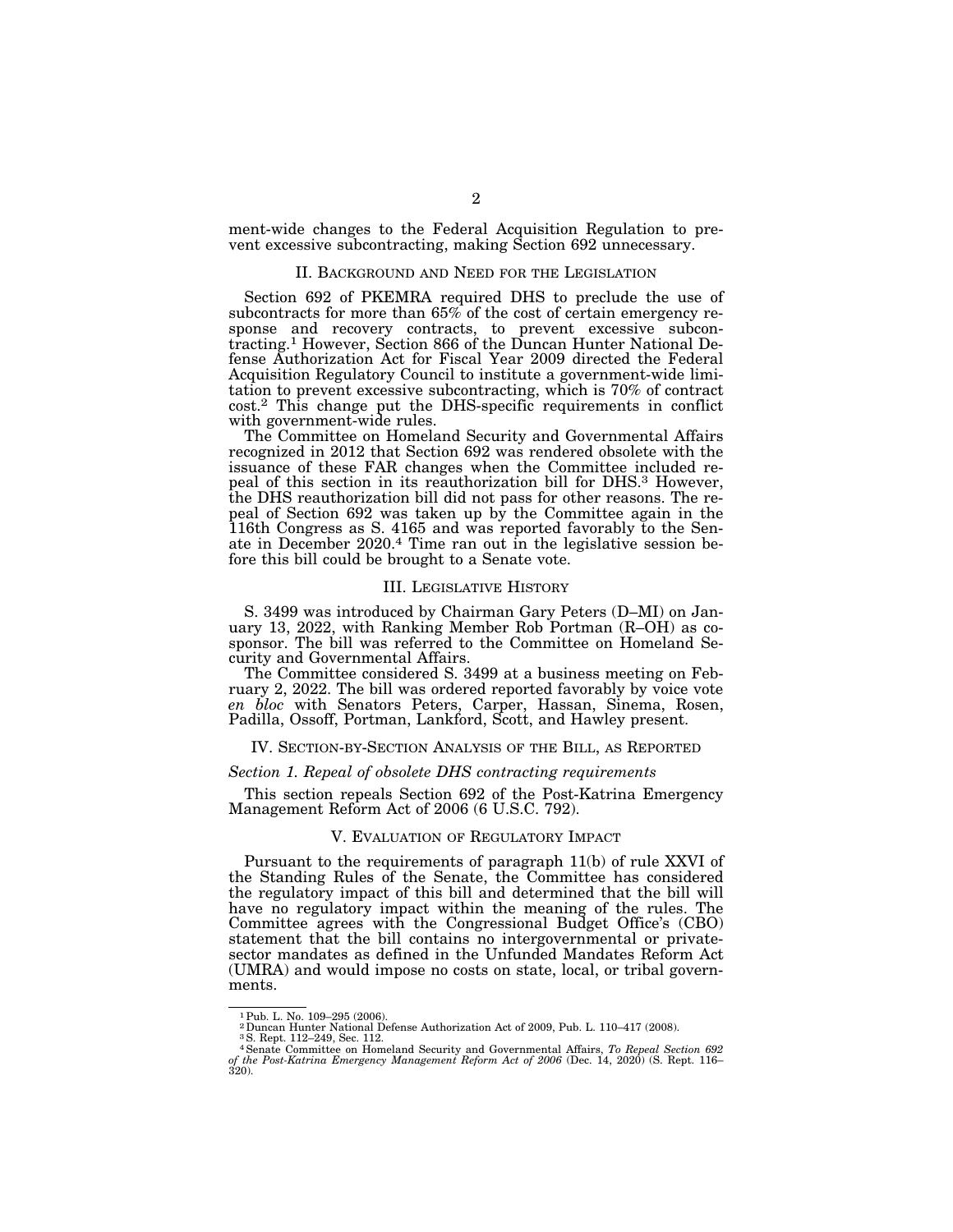### VI. CONGRESSIONAL BUDGET OFFICE COST ESTIMATE

## U.S. CONGRESS, CONGRESSIONAL BUDGET OFFICE, *Washington, DC, May 2, 2022.*

Hon. GARY PETERS,

*Chairman, Committee on Homeland Security and Governmental Affairs, U.S. Senate, Washington, DC.* 

DEAR MR. CHAIRMAN: The Congressional Budget Office has prepared the enclosed cost estimate for S. 3499, a bill to amend the Post-Katrina Emergency Management Reform Act of 2006 to repeal certain obsolete requirements, and for other purposes.

If you wish further details on this estimate, we will be pleased to provide them. The CBO staff contact is Jon Sperl.

Sincerely,

Enclosure.

| <b>February 2, 2022</b>                                       |      | S. 3499, a bill to amend the Post-Katrina Emergency Management Reform<br>Act of 2006 to repeal certain obsolete requirements, and for other purposes<br>As ordered reported by the Senate Committee on Homeland Security and Governmental Affairs on |           |  |
|---------------------------------------------------------------|------|------------------------------------------------------------------------------------------------------------------------------------------------------------------------------------------------------------------------------------------------------|-----------|--|
| By Fiscal Year, Millions of Dollars                           | 2022 | 2022-2026                                                                                                                                                                                                                                            | 2022-2031 |  |
| Direct Spending (Outlays)                                     |      |                                                                                                                                                                                                                                                      |           |  |
| <b>Revenues</b>                                               | 0    | Ω                                                                                                                                                                                                                                                    |           |  |
| Increase or Decrease (-)<br>in the Deficit                    | n    | Ω                                                                                                                                                                                                                                                    | п         |  |
| <b>Spending Subject to</b><br><b>Appropriation (Outlays)</b>  | O    | O                                                                                                                                                                                                                                                    | o         |  |
| Statutory pay-as-you-go<br>procedures apply?                  | No   | <b>Mandate Effects</b>                                                                                                                                                                                                                               |           |  |
| Increases on-budget deficits in any                           |      | Contains intergovernmental mandate?                                                                                                                                                                                                                  | No        |  |
| of the four consecutive 10-year<br>periods beginning in 2032? | No.  | Contains private-sector mandate?                                                                                                                                                                                                                     | No.       |  |

S. 3499 would repeal a provision concerning limits on tiered subcontracting of disaster assistance provided by the Federal Emergency Management Agency (FEMA). The provision was enacted as part of the Post-Katrina Emergency Management Reform Act of 2006. However, since the passage of that law, FEMA has not implemented the provision.

On that basis, CBO estimates that repealing the provision would have no effect on the federal budget.

The CBO staff contact for this estimate is Jon Sperl. The estimate was reviewed by H. Samuel Papenfuss, Deputy Director of Budget Analysis.

## VII. CHANGES IN EXISTING LAW MADE BY THE BILL, AS REPORTED

In compliance with paragraph 12 of rule XXVI of the Standing Rules of the Senate, changes in existing law made by the bill, as reported, are shown as follows: (existing law proposed to be omitted

PHILLIP L. SWAGEL, *Director.*